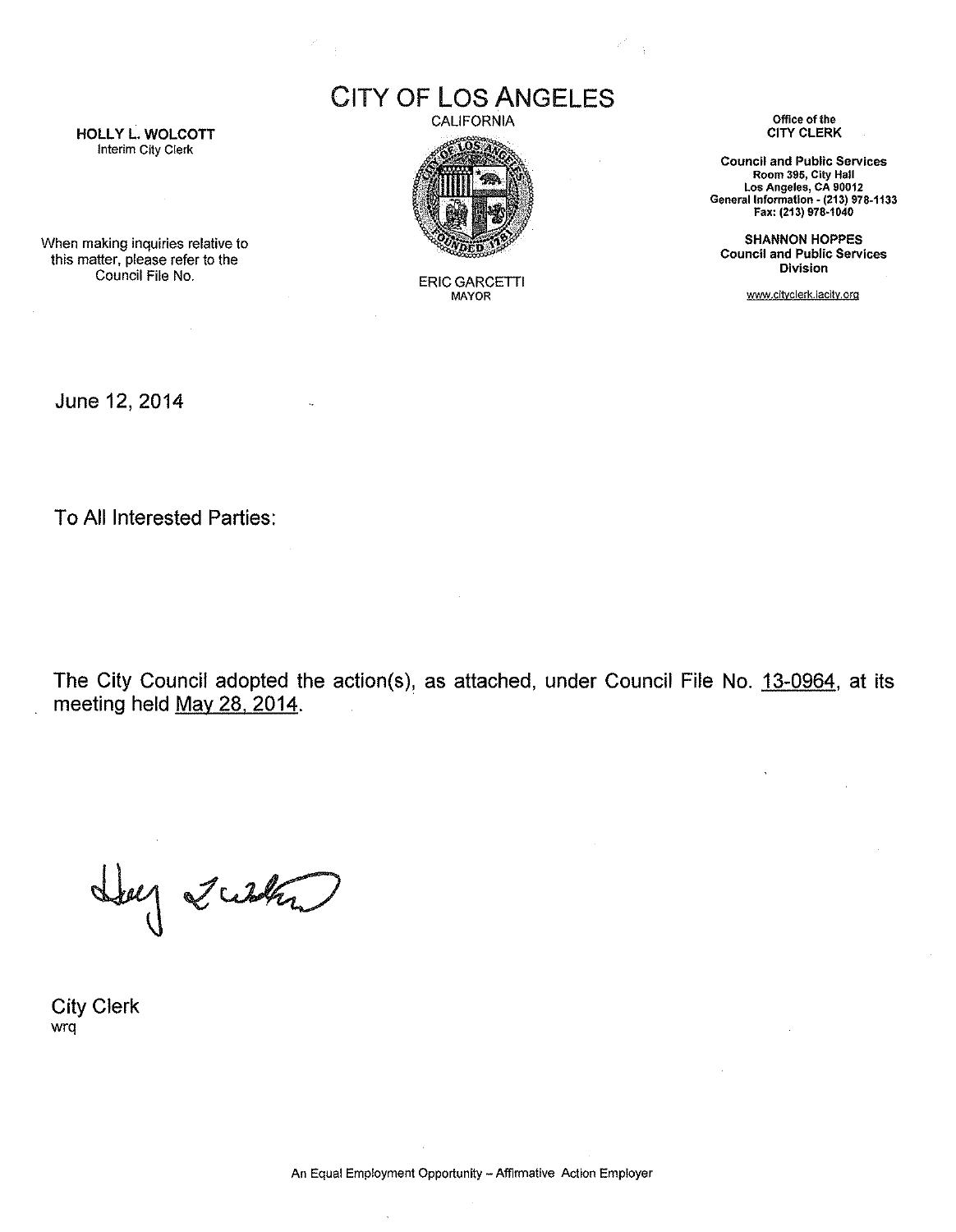| ⊖F Mayor's Time Stamp.<br>화 ¤ 관료 달 무 |        |
|--------------------------------------|--------|
| 2014 JUN-3 PM 3:42                   |        |
| CITY OF LOS FREETRE                  |        |
|                                      |        |
|                                      |        |
|                                      |        |
|                                      | SL.    |
|                                      |        |
| <b>COUNCIL FILE NO.</b>              | 13-096 |

| City Clerk's Time Stamp |
|-------------------------|
| 2014 JUN -3 PM 3:39     |
| <b>CITY CLERK</b><br>RΥ |
| <b>DEPUTY</b>           |
|                         |

**JBJECT TO THE MAYOR'S APPROVAL** 

Ι4

**COUNCIL DISTRICT** 

COUNCIL APPROVAL DATE May 28, 2014

RE: WOOD-FRAME SOFT STORY RESIDENTIAL BUILDINGS INVENTORY

LAST DAY FOR MAYOR TO ACT WILLET 3 2014 (10 Day Charter requirement as per LAAC Section 4.133)

## DO NOT WRITE BELOW THIS LINE - FOR MAYOR USE ONLY

**APPROVED** 

\*DISAPPROVED

\*Transmit objections in writing pursuant to LAAC Section 4.133

DATE OF MAYOR APPROVAL OR DISAPPROVAL  $6/11/14$ **CITY CLERK** JUN 12 MN 9:1 **RAHO SMEDIA MAYOR** <u>AFITIN</u>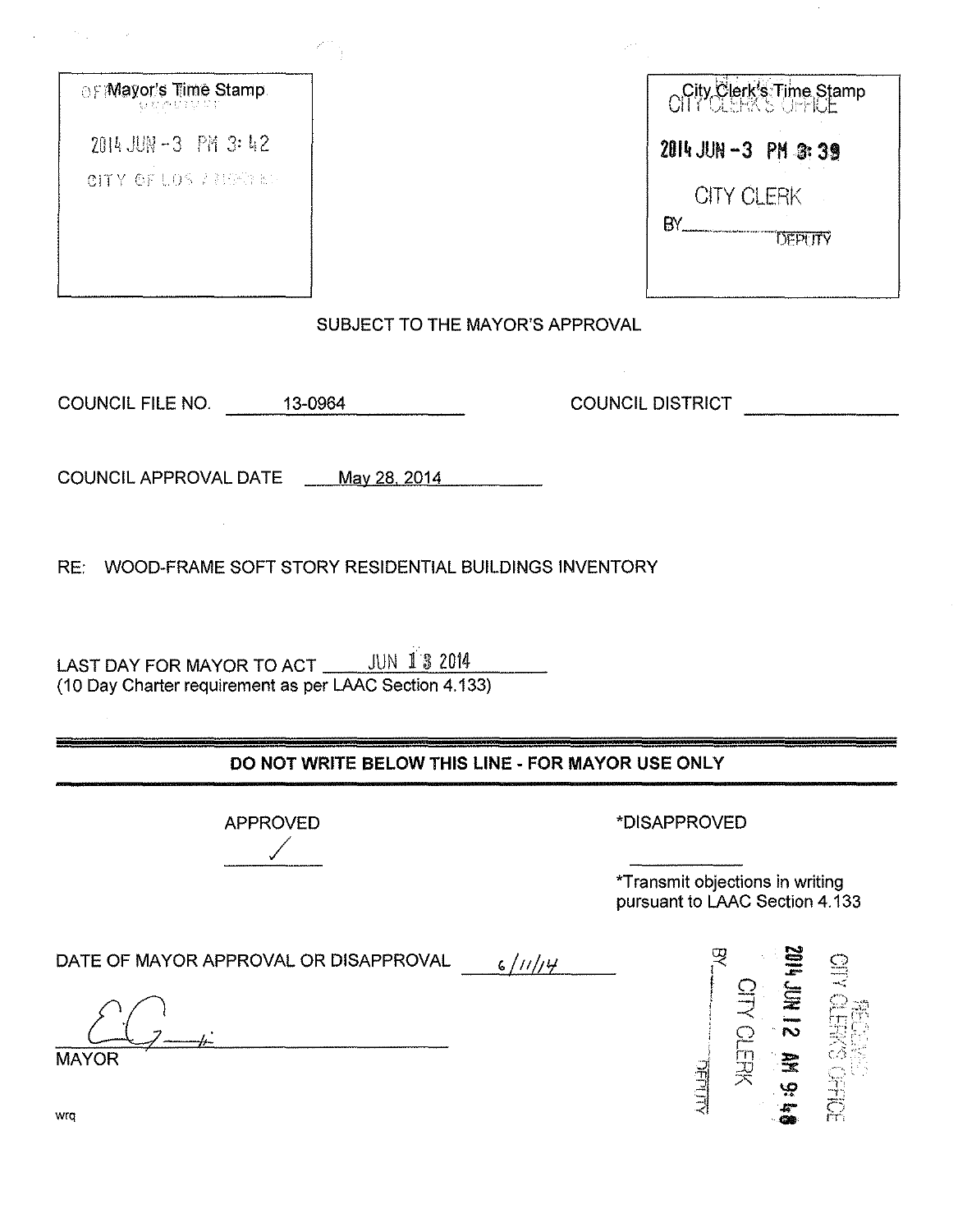*S/Z9,/N*

**File** No. 13-0964

PLANNING AND LAND USE MANAGEMENT and PERSONNEL AND ANIMAL WELFARE COMMITTEES' REPORT relative to wood-frame soft story residential buildings inventory.

Recommendations for Council action, SUBJECT TO THE APPROVAL OF THE MAYOR:

1. RESOLVE that authority for the following positions in the Los Angeles Department of Building and Safety (LADBS), for two years from the effective program start date, to identify and inventory wood-frame soft-story buildings is APPROVED.

|  | Positions Class Code Class Title |                                             |
|--|----------------------------------|---------------------------------------------|
|  | 7957-3                           | <b>Structural Engineering Associate III</b> |
|  | 4211                             | <b>Building Inspector</b>                   |

#### 2. INSTRUCT the LADBS to:

- a. Implement the proposal to identify and account for woodframe soft-story multi-residential buildings built prior to 1978, with two or more stories, and five or more units that exist in the City.
- b. Report to the Planning and Land Use Management Committee with the results of the study.

Fiscal Impact Statement: The City Administrative Officer and the Chief Legislative Analyst report that there is no additional impact to the General Fund or Building and Safety Building Permit Enterprise Trust Fund. The recommendations comply with the City's Financial Policies inasmuch as budgeted resources are available to fund this project.

Community Impact Statement: Yes

Support proposal: Historic Highland Park Neighborhood Council Arroyo Seco Neighborhood Council

#### **Summary**

At a regular meeting held on April 29, 2014, the Planning and Land Use Management (PLUM) Committee considered Motion (LaBonge - Huizar) and reports from the LADBS, the City Administrative Officer (CAO), and the Chief Legislative Analyst (CLA) regarding wood-frame soft story residential buildings inventory. Staff provided the Committee with background information on the matter. After an opportunity for public comment, the Committee recommended that Council approve the recommendations contained in the joint CAO and CLA report. At a meeting held on May 20, 2014, the Personnel and Animal Welfare Committee concurred with the PLUM actions. This matter is now forwarded to Council for its consideration.